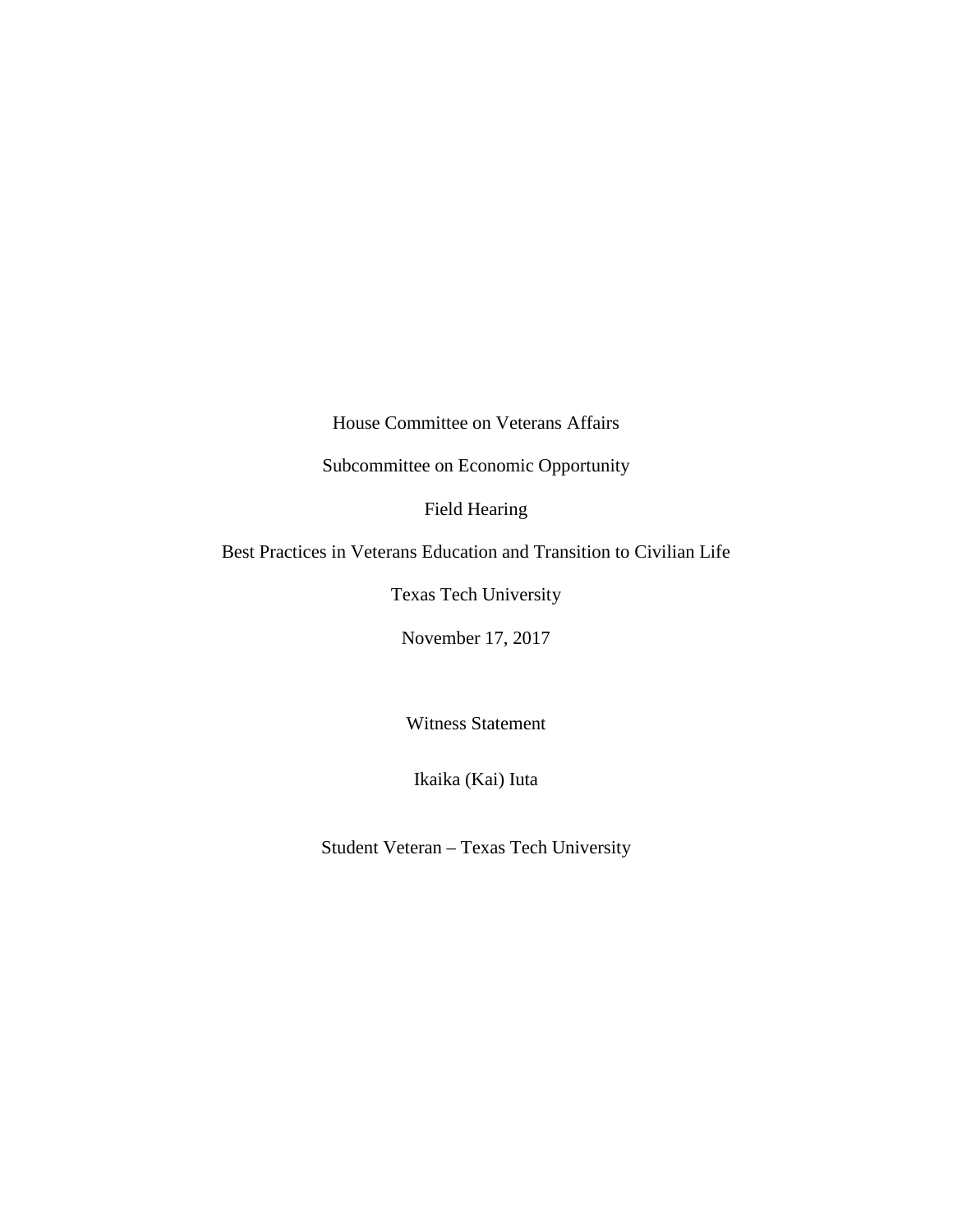Chairman Arrington, Ranking Member O'Rourke, and Members of the House Veterans Affairs Economic Opportunity Subcommittee, thank you for the opportunity to speak to you today.

My name is Ikaika Iuta, but everyone calls me Kai. I am from Hawaii. After graduating high school, I attended a junior college in California for one year. I couldn't afford to go back to that school the following year. This led me to enlist in the U.S. Army in 2010. I was assigned to the 2nd Infantry Division 3rd Stryker Brigade Combat team as a Motor Transportation Operator in Fort Lewis, WA. From 2011-2012, I was deployed to Kandahar, Afghanistan attached to the 10th Mountain & 82nd Airborne Divisions. In 2013, my unit was assigned in a joint operation as the Global Response Force with the 82nd Airborne. I got out of the military in February of 2014. That same year I continued my education at Green River Community College in Auburn, Washington earning my Associate of Arts degree. In 2015, I enrolled at Texas Tech University. I am currently studying Psychology and graduating in December.

My transition out of the military was okay but not perfect. During the Army Career  $\&$ Alumni Program or A.C.A.P, I was equipped with many resources but no knowledge on how to access them or how these things can apply to my particular situation. For example, ACAP helped me create a resume and get a job but I didn't know where I was going to live or what kind of services were offered for housing or help in getting housing. If it wasn't for the kindness of friends, I would have been homeless coming out of the military and another statistic to the veteran demographic. ACAP also helped me with information about the GI bill but it was unclear on how it worked. For example, during this time, the Post 9/11 GI bill only covered in-state tuition and veterans who were out of state would have to pay out of state tuition. This means the GI bill would only cover the in-state tuition part leaving the veteran to pay for the rest. However, there were certain states that gave in-state waivers for veterans. I was lucky enough to live in a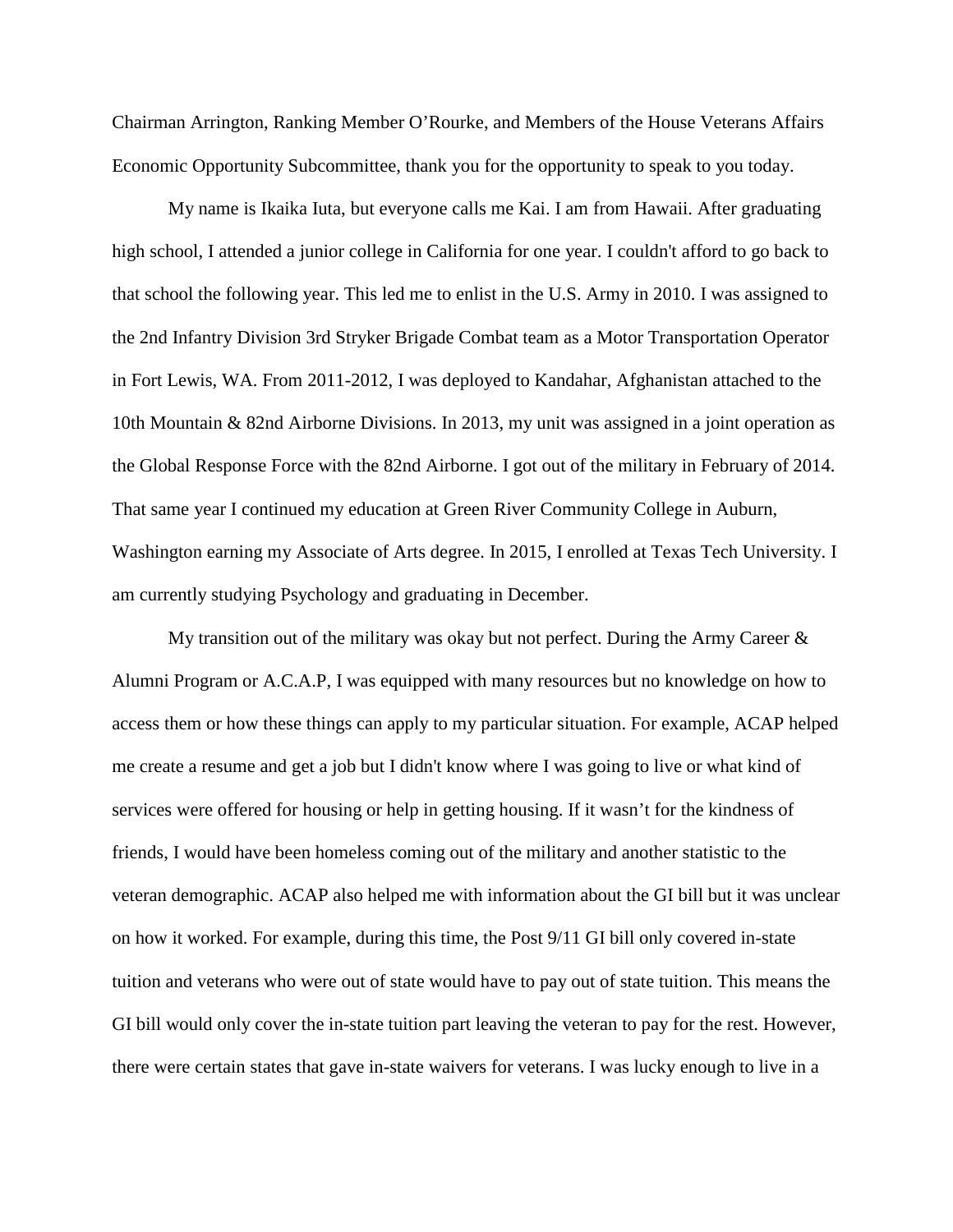state that offered this. During my time at Green River Community College, I felt awkward and out of place. My identity as a soldier was slowly stripped away and my service seemed like it was a different lifetime. My daily rituals consisted of going to school and work. I made no friends and wasn't connected to the campus or community. In August 2015, I transferred to Texas Tech University hoping to finish my degree and make new friends. I chose Texas Tech University because during that time it was ranked in the top 10 for military friendly universities.

Upon my arrival to campus, I was culture-shocked because I had never been this far east of the United States and I had never been to the south. My first stop on campus was the Texas Tech Military Veterans Program where I was given a lot of information and resources for veterans. They also encouraged me to sign up for the veteran student organization on campus which is called Veterans at Texas Tech or VATT. This organization was a great help because I connected with a lot of veterans and they shared their experiences as a student at Texas Tech. MVP also hosted a welcome event where new student veterans came together and veteran Lubbock organizations were there for information. The following semester I signed up for the veteran orientation program also known as Tech Vet Boot Camp. The program gave me an in depth training to the resources offered for veterans at Texas Tech. For example, I learned that Student Counseling Services offers 6 free counseling sessions to any student. I also learned that when you graduate from Texas Tech you are awarded a military stole. This may not seem to mean much or that significant but this little thing speaks volumes to me because this shows the school recognizes that veterans who are students at Texas Tech, are a part of a distinct important demographic of the student population. Since being here at Texas Tech I have been able to find community and I don't feel as isolated as I was at my other school.